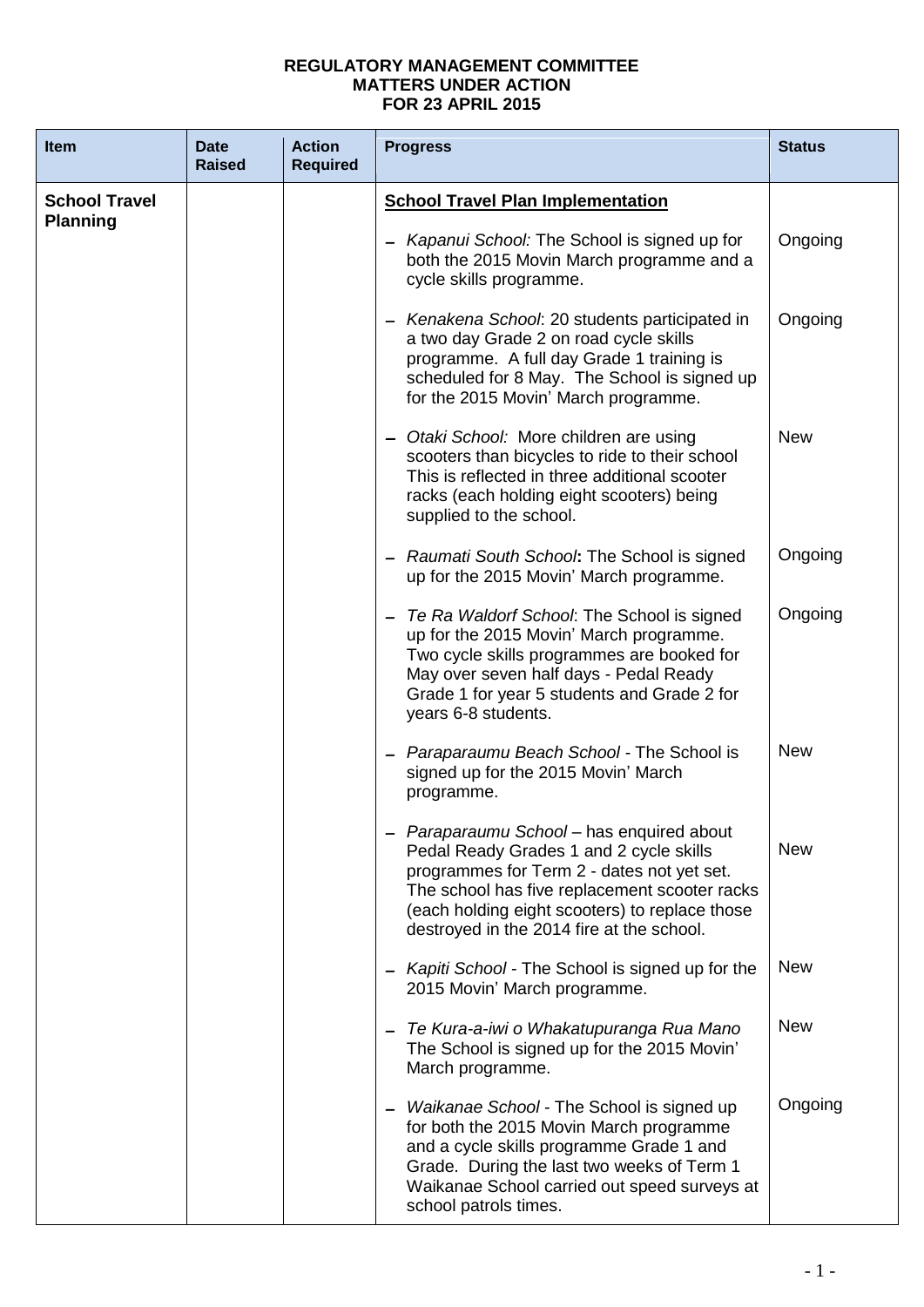| <b>Item</b>                        | <b>Date</b><br><b>Raised</b> | <b>Action</b><br><b>Required</b> | <b>Progress</b>                                                                                                                                                                                                                                                                                                                                                                                                                                                                                                                                                                                                     | <b>Status</b> |
|------------------------------------|------------------------------|----------------------------------|---------------------------------------------------------------------------------------------------------------------------------------------------------------------------------------------------------------------------------------------------------------------------------------------------------------------------------------------------------------------------------------------------------------------------------------------------------------------------------------------------------------------------------------------------------------------------------------------------------------------|---------------|
| <b>Road Safety</b>                 |                              |                                  | <b>Driving Confidently</b><br>Driving Confidently courses have run monthly in<br>Paraparaumu since November 2014 and every<br>second month in Otaki.                                                                                                                                                                                                                                                                                                                                                                                                                                                                | Ongoing       |
|                                    |                              |                                  | Sustainable Home and Garden Show 21-22 <sup>nd</sup><br>March 2015 - Transport display<br>Successful promotion of cycling. The opportunity<br>to test ride the electric bicycle proved popular and<br>the display of several bicycles of the upright<br>cross-use type also drew interest. Also popular<br>were the maps of the available off road mountain<br>bike tracks in Queen Elizabeth Park and the<br>Akatarawa Forest area behind Paraparaumu.<br>The new proposed sealed cycleway through<br>Queen Elizabeth Park was also highlighted and<br>drew positive comments.                                     |               |
| <b>Resource</b><br><b>Consents</b> |                              |                                  | L F Manning - 5 Westridge Court<br>An appeal to the Appeal Hearings Committee<br>was heard on 18 November 2014 in relation to<br>the payment of Development Contributions for<br>this development. The hearing was adjourned to<br>allow the appellant time to provide further<br>information. A date for the reconvened hearing<br>has yet to be set.                                                                                                                                                                                                                                                              |               |
|                                    |                              |                                  | Big Mac Slabs Furniture - 289 Mazengarb Road<br>The application was to establish and operate an<br>Industrial activity and erect two dwellings in the<br>rural zone. The application was notified to the<br>local community considered to be potentially<br>affected.                                                                                                                                                                                                                                                                                                                                               |               |
|                                    |                              |                                  | 17 submissions were received, four in support<br>and 13 in opposition. A hearing to consider the<br>application and submissions took place 24-29<br>October 2014. A decision to approve the<br>application was issued in November 2014.                                                                                                                                                                                                                                                                                                                                                                             |               |
|                                    |                              |                                  | The decision was appealed to the Environment<br>Court by submitters. The Appeal was resolved<br>through mediation on 28 March 2015.                                                                                                                                                                                                                                                                                                                                                                                                                                                                                 |               |
|                                    |                              |                                  | <u> El Rancho – Waikanae Christian Holiday Park – </u><br>new entrance via Weggery Drive and associated<br>earthworks.<br>The application was initially processed by way of<br>limited notification with notice served on nine<br>parties. No submissions were received. The<br>applicant has now amended the location of the<br>proposed entrance and obtained the written<br>approval of all affected parties, therefore enabling<br>the application be approved on a non-notified<br>basis. The last of the outstanding information has<br>been now submitted and approval is anticipated<br>by late April 2015. |               |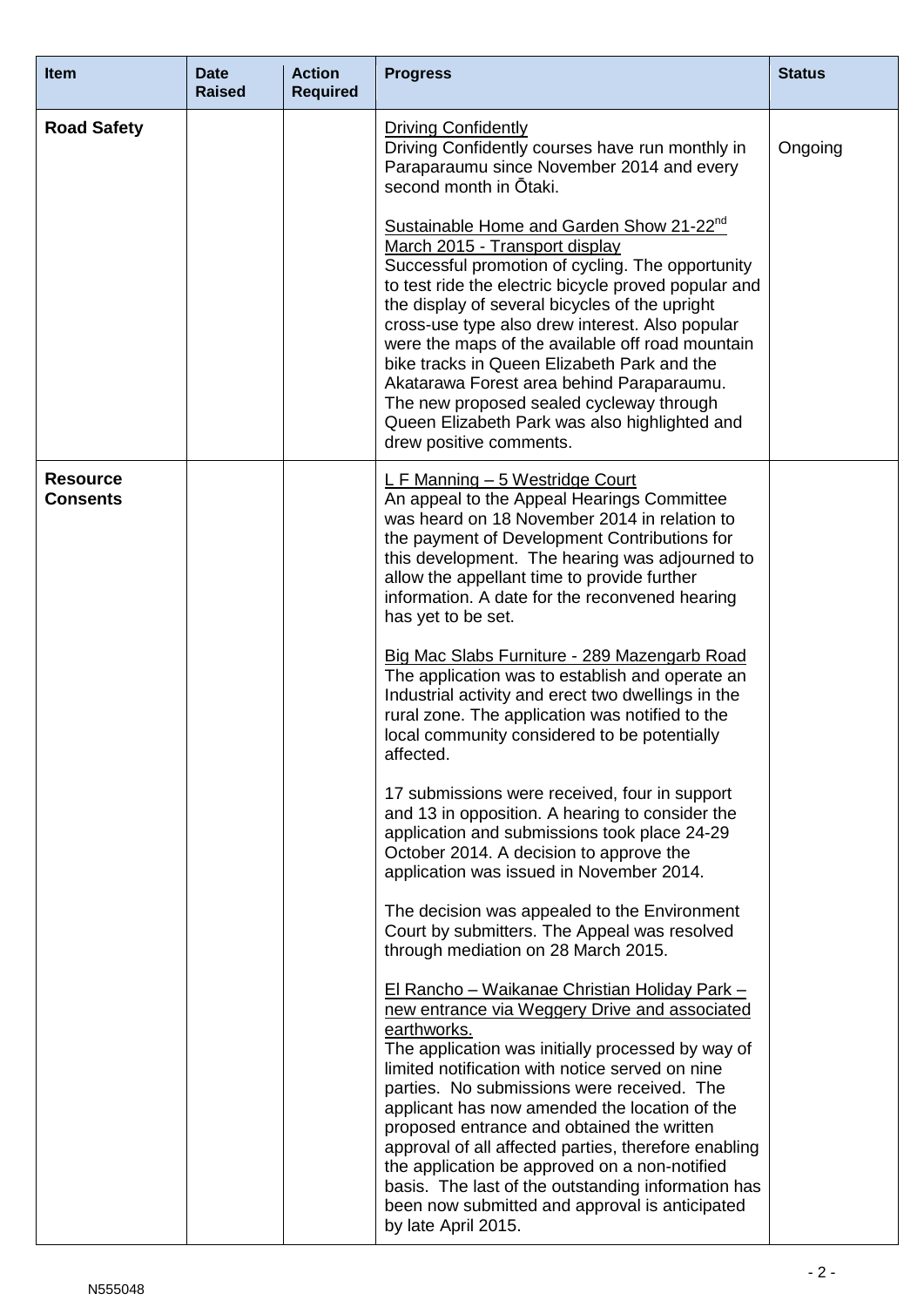| <b>Item</b> | <b>Date</b><br><b>Raised</b> | <b>Action</b><br><b>Required</b> | <b>Progress</b>                                                                                                                                                                                                                                                                                                                                                                                                                                                                                                                                                                                                                                                                                         | <b>Status</b> |
|-------------|------------------------------|----------------------------------|---------------------------------------------------------------------------------------------------------------------------------------------------------------------------------------------------------------------------------------------------------------------------------------------------------------------------------------------------------------------------------------------------------------------------------------------------------------------------------------------------------------------------------------------------------------------------------------------------------------------------------------------------------------------------------------------------------|---------------|
|             |                              |                                  | <b>Objections</b><br>Ryman Healthcare - 112 Parata Street, Waikanae<br>An Objection has been lodged against the                                                                                                                                                                                                                                                                                                                                                                                                                                                                                                                                                                                         |               |
|             |                              |                                  | requirement for the payment of Reserves<br>Contribution for a Unit Title Subdivision of the<br><b>Charles Fleming Retirement Village. Discussions</b><br>are underway with the developer's consultant with<br>the aim of arranging a suitable date for a hearing.<br>Council's reference is RM140044.                                                                                                                                                                                                                                                                                                                                                                                                   |               |
|             |                              |                                  | <b>Takahe Farms Trust Kaitawa and Waihoanga</b><br>Roads, Otaki<br>An objection was received on 28 October 2014<br>against the imposition of several conditions of<br>consent related primarily to engineering<br>construction and servicing requirements and to<br>the protection of ecological site E17 for this 4 Lot<br>Rural subdivision proposal. Council's reference<br>is RM130134. A hearing is being arranged for<br>early May.                                                                                                                                                                                                                                                               |               |
|             |                              |                                  | <u> F Chamberlain – 470 Te Moana Road</u><br>An objection has been received against two of the<br>conditions of the consent granted for a Home<br>Occupation (Art Gallery). The objection relates<br>mainly to signage and the display of goods.<br>Council's reference is RM 140212. A hearing<br>date is set for 24 April 2015.                                                                                                                                                                                                                                                                                                                                                                       |               |
|             |                              |                                  | <b>Notified Applications</b><br><b>Early Childhood Centre</b><br>An application to establish and operate a new<br>early childhood centre at 17 Alexander Road,<br>Raumati Beach is being processed on a limited<br>notified basis. Notice of the application has been<br>served on one adjoining property - 19 Alexander<br>Road. The submission period closed on 10<br>September 2014 with one submission received.<br>A hearing was held on 11 February 2014, heard<br>by independent Commissioner David Forrest. The<br>Notice of Decision was issued on 2 March 2015<br>approving the proposal, subject to conditions. The<br>appeals period closed 23 March 2015. One<br>appeal has been received. |               |
|             |                              |                                  | Notice of Requirement to Alter the M2PP<br><b>Expressway over access to Nga Manu Bird</b><br><b>Sanctuary, Waikanae North</b><br>The NZTA have lodged an application to alter the<br>expressway where it passes over the access to<br>Nga Manu bird sanctuary. It is proposed to<br>reverse the overbridge of the expressway as it<br>crosses over Kakariki Stream so that the road to<br>Nga Manu passes underneath the expressway.<br>The application was notified to affected parties 30                                                                                                                                                                                                             |               |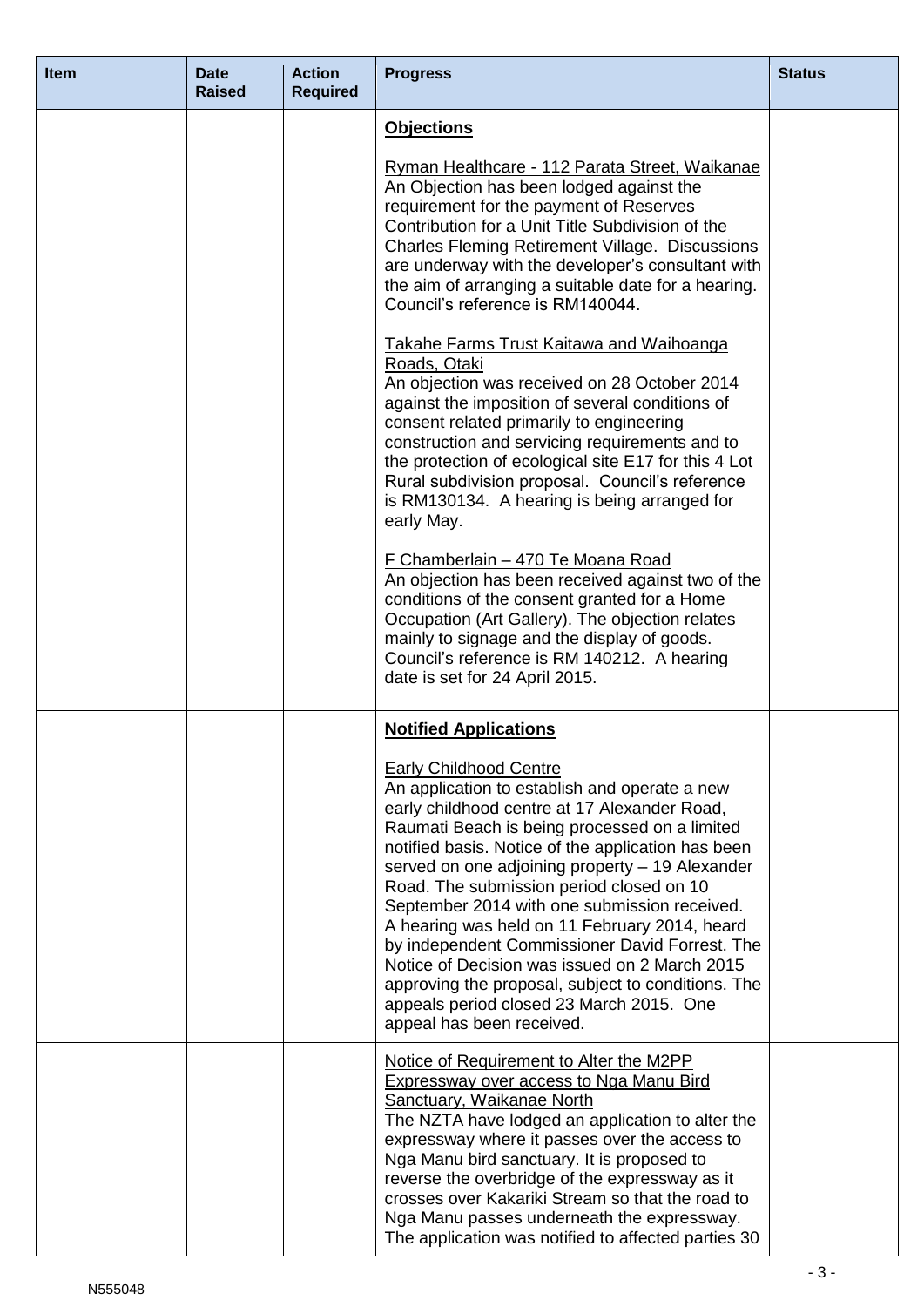| <b>Item</b> | <b>Date</b><br><b>Raised</b> | <b>Action</b><br><b>Required</b> | <b>Progress</b>                                                                                                                                                                                                                                                                                                                                                                                                                                                                                                          | <b>Status</b> |
|-------------|------------------------------|----------------------------------|--------------------------------------------------------------------------------------------------------------------------------------------------------------------------------------------------------------------------------------------------------------------------------------------------------------------------------------------------------------------------------------------------------------------------------------------------------------------------------------------------------------------------|---------------|
|             |                              |                                  | October with a 2 December 2014 closing date for<br>submissions. One submission was received.                                                                                                                                                                                                                                                                                                                                                                                                                             |               |
|             |                              |                                  | The Council is currently awaiting a response from<br>the NZTA to a further information request<br>following the consultation process. Once the<br>information is provided a hearing will be<br>scheduled.                                                                                                                                                                                                                                                                                                                |               |
|             |                              |                                  | Kāpiti Island Nature Tours ('KINT')<br>The applicant was advised that:                                                                                                                                                                                                                                                                                                                                                                                                                                                   |               |
|             |                              |                                  | • if they wish to proceed with the KINT<br>activity at the same scale as existing, then<br>the application will need to be processed<br>on a limited notified basis to landowners<br>and occupiers of Kāpiti Island and iwi (or<br>on a non-notified basis if they are able to<br>obtain the written approvals of these<br>parties).<br>• If they wish to proceed with the application<br>for the KINT activity at an increased scale<br>then the application will need to be<br>processed on a publicly notified basis. |               |
|             |                              |                                  | Subsequently, the applicant has confirmed they<br>wish to proceed with the activity at the same<br>scale as existing and are working to obtain the<br>written approvals of Kapiti Island landowners and<br>occupiers.                                                                                                                                                                                                                                                                                                    |               |
|             |                              |                                  | <b>APN Billboard</b><br>The submissions period has closed and 15<br>submissions in opposition were received,<br>including one from KiwiRail (both landowner and<br>Requiring Authority of the application site).                                                                                                                                                                                                                                                                                                         |               |
|             |                              |                                  | At the applicants request the application was<br>subsequently put on-hold. The applicant has now<br>advised that KiwiRail have given their approval to<br>the proposed billboard but in a different location.<br>The applicant will be submitting revised plans or,<br>if more appropriate, a new consent application.                                                                                                                                                                                                   |               |
|             |                              |                                  | 62 Parata Street, Waikanae<br>RM150004 to construct new garage and<br>alterations to kitchen/sundry facilities at 62 Parata<br>Street, Waikanae, is being processed on a limited<br>notified basis. Notice of the application has been<br>served on one adjoining property. Submissions<br>closed on 2 March 2015 with one submission<br>being received. The hearing is set for 23 April<br>2015.                                                                                                                        |               |
|             |                              |                                  | Waimeha Neighbourhood Development Plan<br>RM140252 to enable the development of the first<br>stage of development in the Ngarara Zone for                                                                                                                                                                                                                                                                                                                                                                                |               |